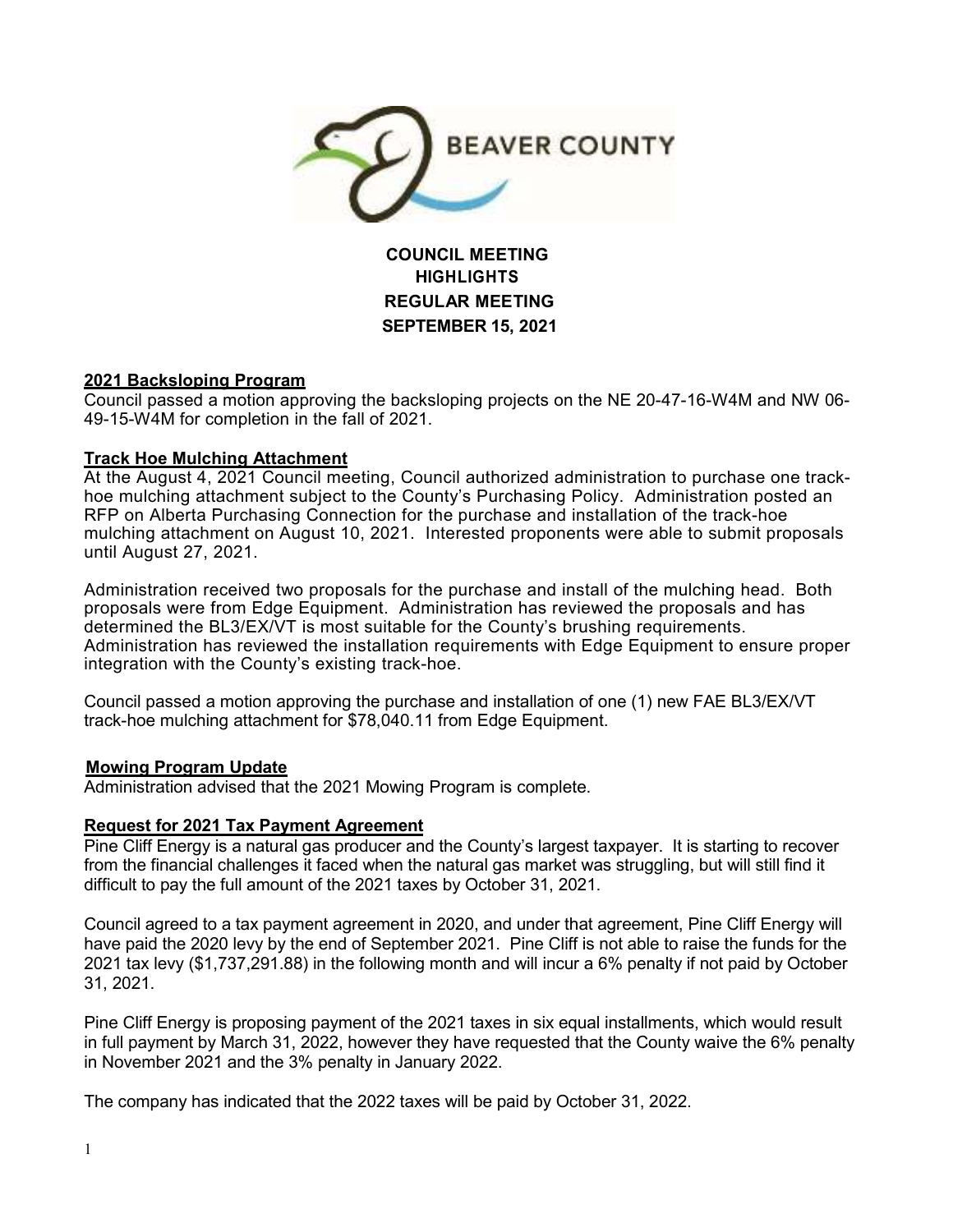Council passed a motion that Council enter into an agreement with Taxpayer # 6524, 15135, and 21419 for payment of the 2021 property taxes over six (6) months and waive the November 2021 and January 2022 late payment penalties.

### **National Day for Truth and Reconciliation**

The Federal Government recently passed legislation to create September 30 as a federal statutory holiday - the National Day for Truth and Reconciliation. This was one of the 94 recommendations of the Truth and Reconciliation Commission's report.

Federal legislation deems September 30 to be a federal statutory holiday, which means that unless the Alberta Government designates it as a Provincial holiday under the Employment Standards Code, Provincial government departments, municipalities, and private businesses are not required to recognize it (but they may do so if they wish).

The Alberta Government has indicated that it will not recognize the holiday in 2021.

Council passed a motion applauding the Government of Canada for the creation of the National Day for Truth and Reconciliation and deferred a decision regarding the creation of a holiday for County employees until 2022.

#### **Holden Ryley Correspondence BESC**

The County received the following correspondence signed by the Mayors of Ryley and Holden:

- a) Letter dated August 26, 2021 requesting that BESC update its long-term capital funding and expenditure plan. No action is required.
- b) Letter dated September 7, 2021 requesting that County representation on the BESC board be reduced.
- c) Letter dated September 7, 2021 requesting that the member municipalities hold their share of the capital grants until needed by BESC.

The Joint Holden/Ryley Council requested that correspondence b) and c) above be discussed by each Council.

It is common practice for requests of this nature to be discussed at Beaver Regional Partnership meetings.

Council passed a motion that Council refer the Joint Holden/Ryley Council requests for a Beaver Emergency Services Commission membership review, and retention of capital contributions, to a Beaver Regional Partnership meeting.

### **Closed Session**

Following the Closed Session, Council passed the following motion:

### **Camp Lake Contract**

That Council authorize administration to negotiate an extension of the contract with 827410 Alberta Ltd for operation and maintenance of Camp Lake campground for the 2022 and 2023 camping seasons at the 2021 base rate of pay plus up to \$400 per week if additional COVID-19 pandemic sanitization is required.